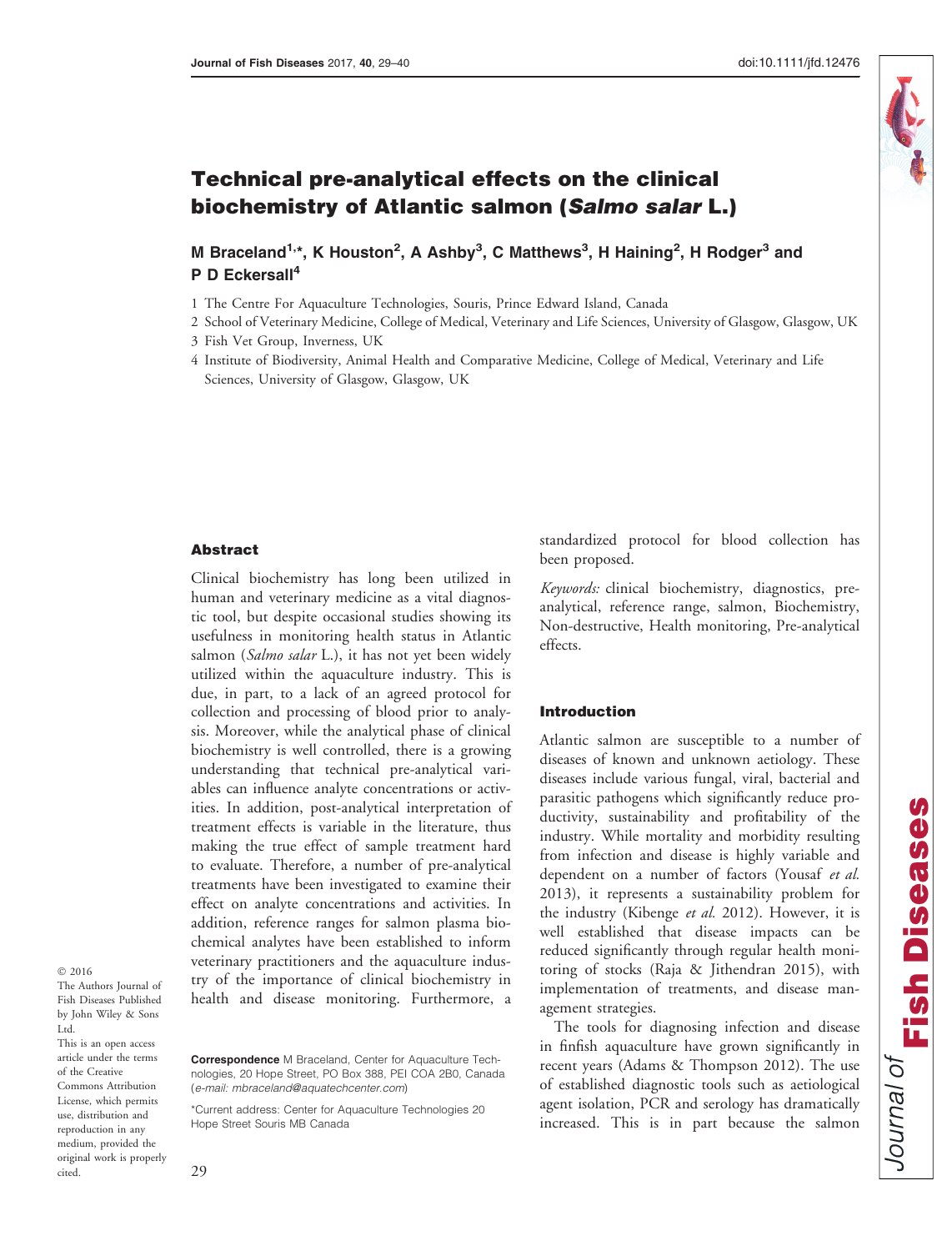aquaculture industry is moving away from reliance on behavioural signs of disease to a more proactive approach. However, it is widely established that aetiological agents can be present for a period of time before clinical signs are observed (Kristoffersen et al. 2009; Jansen et al. 2010). In terms of disease management strategies, this is problematic as the onset of a disease outbreak cannot be determined using current widely used non-destructive tests. Therefore, there is a heavy reliance on histopathology to identify the clinical manifestations of disease in salmon production. However, histopathology is a laborious and time-consuming process, which takes a high level of skill for proper assessment. In addition, direct costs are increased by the effect of fish being removed from the population for tissue sampling and therefore not going to harvest. In addition, due to the sequential pathology of many diseases, such as pancreas disease (PD), all disease indicators may not be visible at the same time point (McLoughlin et al. 2002). Repeat sampling may be required over a period of time, adding to cost, and there is a distinct fish welfare issue associated with such reliance on destructive sampling. Thus, there is significant demand within the industry for nondestructive means of health assessment capable of diagnosing clinical disease while also allowing for investigation of higher sample numbers.

Clinical biochemistry is the analysis of concentrations of numerous proteins, metabolites, enzymes and electrolytes in bodily fluids, most commonly blood-derived serum or plasma, for non-destructive diagnosis and monitoring of disease. While such an approach is well established in humans and in domestic, laboratory and livestock species (Braun et al. 2015), very little work has investigated its usefulness in salmon aquaculture. Despite this, studies in salmon have found creatine kinase (CK) to increase in serum activity during PD (Ferguson, Rice & Lynas 1986; Rodger et al. 1991), and lactate dehydrogenase (LDH) and CK to significantly increase due to inflammation and necrosis during heart and skeletal muscle inflammation (Yousaf & Powell 2012). However, the impact of these findings has been restricted by limited understanding of the decision point when results of these enzyme tests become clinically significant. The CK values in these studies were highly variable, and reference ranges, which are imperative for effective identification of disease problems, have not been

© 2016 The Authors Journal of Fish Diseases Published by John Wiley & Sons Ltd.

established. This variability may be due in part to numerous pre-analytical biological factors, which in human studies have been shown to account for the majority of laboratory errors influencing clinical decisions (Braun et al. 2015). In addition, there have, to date, been no attempts to establish standardized sampling protocols for collection of serum or plasma from captive salmon. Furthermore, the effect of technical preanalytical factors such as sampling technique and specimen management has not been studied in salmon. Such work is pivotal to the implementation of clinical biochemistry to the salmon aquaculture industry in order to prevent incorrect classification of health status, to provide reliable estimates of disease prevalence and crucially to ensure that laboratory results are reliable.

Therefore, this study aimed to investigate technical pre-analytical effects on clinical biochemical analysis to assess how treatment of blood samples from salmon can influence measurement of their biochemistry profiles. In total, 22 analytes were assayed in multiple samples in distinct investigations covering the effects of sample type (serum or plasma), the time before separation from blood cells, storage conditions and freeze– thaw cycles. In addition, the study also aimed to establish the degree of individual variation within populations and if pre-analytical treatments could cause false diagnosis of disease. Moreover, a standardized methodology of sampling and specimen care is proposed that is in line with established protocols for use in other livestock production sectors but not, so far, in aquaculture (Humann-Ziehank & Ganter 2012).

## Material and methods

#### General methods

This study focussed on establishing technical pre-analytical effects on clinical biochemistry parameters. Each investigation has different sample handling procedures prior to clinical biochemical analysis. Fish were sampled during a routine health monitoring programme (Fish Vet Group, Inverness, UK) from two separate production sites in the west of Scotland with no reported disease problems. Residual blood was used for analysis. The populations at these sites were both of mixed sex but varied in age with one containing fish around 18 months of age and the other containing fish around 24 months of age. Average water temperature and salinity from the sites on the day of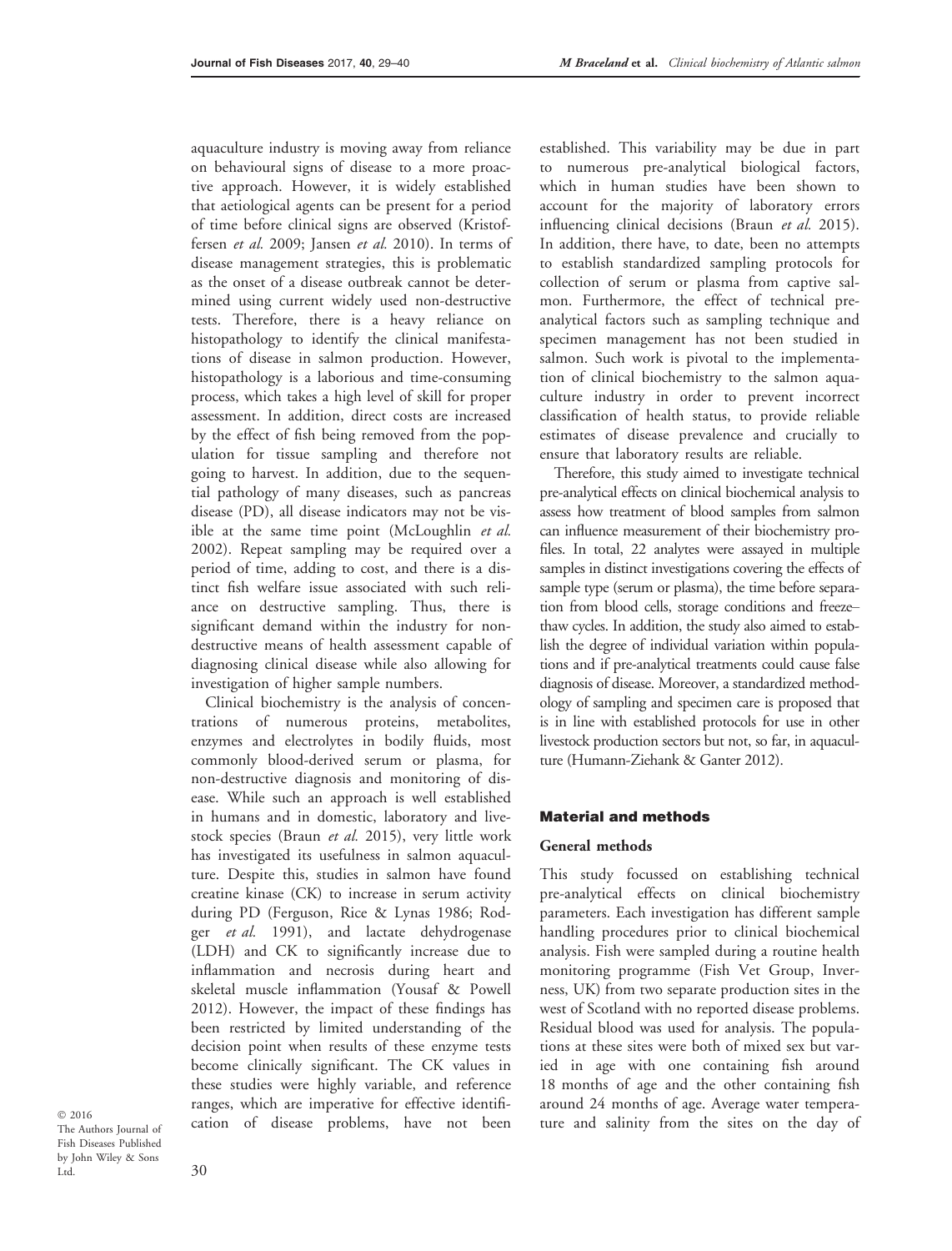sampling were 11.7 °C and 30.5 ppm, respectively. Individuals with an average weight of 3.5 kg were attracted through hand feeding and then taken out of the population using a scoop net and placed in a water bath containing a low dosage of tricaine mesylate (PHARMAQ, Hampshire, UK) to cause sedation. Blood was then sampled from the caudal vein using blood collection tubes (non-vacuum sealed) and aliquoted into 1.3-ml capacity tubes as specified in each investigation. Fish were then returned to their original pen.

Time from collection to separation of serum or plasma was standardized at 3 h (apart from investigation 2 where time to separation was the variable being studied). Separation was performed by centrifugation at 10 000 rcf for 3 min. For each investigation, paired samples were used with blood from the same fish being subjected to both treatment methods.

For each investigation, clinical biochemistry was performed by the Veterinary Diagnostic Service of the University of Glasgow, School of Veterinary Medicine. Concentrations or activities of albumin, alkaline phosphatase (ALP), alanine aminotransferase (ALT), amylase, aspartate aminotransferase (AST), calcium, chloride, cholesterol, CK, creatinine, gamma glutamyl transferase (GGT), globulin, glucose, LDH, lipase, magnesium, phosphate, potassium, sodium, total protein and albumin– globulin and sodium–potassium were assayed using Beckman Coulter assay kits (California, USA) following manufacturer instructions on an Olympus AU640 biochemical analyser (Beckmann Coulter, CA, USA).

## Investigation 1: effect of sample type

Blood from 40 salmon was split into plain collecting tubes and lithium heparin tubes for the collection of sera and plasma, respectively, from each individual fish. Samples were stored on wet ice during transport to the laboratory. On arrival, they were separated by centrifugation to serum or plasma 3 h post-blood collection and stored at 4 °C, until clinical biochemistry was performed 24 h post-separation of serum/plasma. This is represented as a schematic in Fig. 1.

## Investigation 2: effect of time to centrifugation and glucose stabilization

Individual blood samples collected from 40 fish were split into two lithium heparin blood tubes with one from each fish separated and plasma aspirated 3 h post-collection and stored at 4 °C along with the unseparated tubes (see Fig. 2). Separated plasma was subjected to clinical biochemistry analysis 24 h post-separation. The remaining tubes from each fish were centrifuged and plasma collected at 27 h post-blood collection. These plasma samples were stored at 4 °C for a further 24 h and then analysed.

In addition, an aliquot of blood from all fish in this investigation was placed in fluoride oxalate tubes (recommended for glucose analysis) which were separated 3 h post-blood collection, held at 4 °C, with glucose concentration determined 24 h post-separation. These values were compared to glucose concentrations obtained from plasma from lithium heparin tubes which were treated in the same manner (Figs 3 & 4).

#### Investigation 3 effect of post-separation storage

Blood samples from 20 fish were aliquoted into two lithium heparin tubes which were centrifuged 3 h post-blood collection. Plasma was then stored at either 4 °C or at room temperature (RT) for 48 h before biochemical analysis. Blood samples from a further 20 salmon were split and separated



31 © 2016 The Authors Journal of Fish Diseases Published by John Wiley & Sons Ltd.

Figure 1 Schematic diagram of investigation 1 which investigated clinical biochemistry parameters in serum and plasma.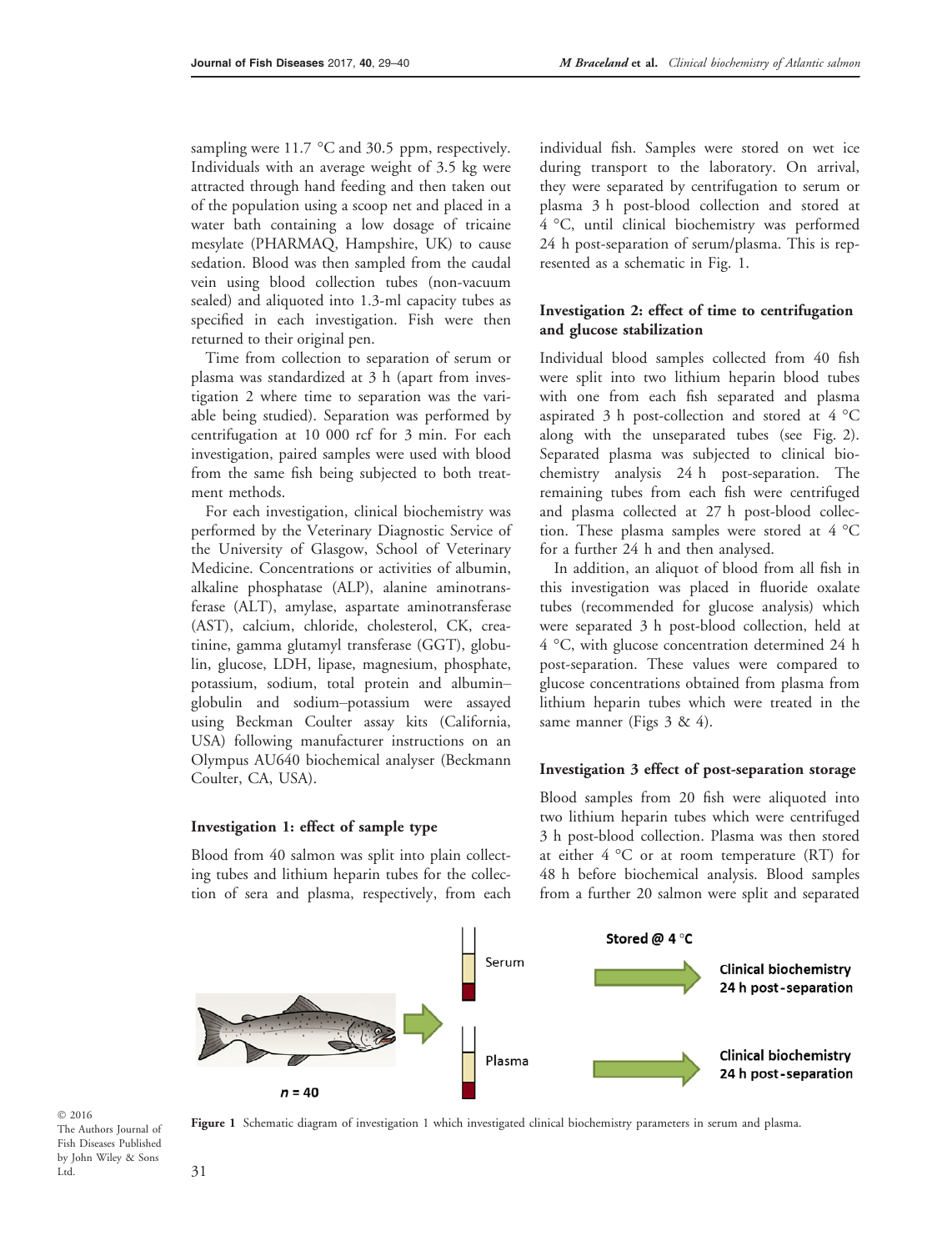

Figure 2 Schematic of investigation 2 which investigated the effect of time between blood collection and separation of plasma on biochemical parameters.

in the same manner but were held either at 4 °C or RT for 72 h prior to clinical biochemistry assays being performed.

#### Investigation 4: effect of freeze–thaw cycles

Blood was collected from 20 fish and split into two lithium heparin tubes with plasma separated 3 h post-collection. Half of the samples were stored at 4 °C and the other half subjected to two freeze–thaw cycles before clinical biochemistry was performed. Similarly, blood from twenty further fish was sampled and plasma split into two treatment groups that were either stored at 4 °C, or subjected to four freeze–thaw cycles.

#### Statistical analyses

To analyse pre-analytical treatment effects on clinical biochemistry parameters, results were compared between treatments in three ways to establish not only statistical significant differences but also in relation to clinical decision-making. Paired results were analysed first by Wilcoxon signed-rank test (WSRT) and then by paired  $t$ -test and unpaired  $t$ test (GraphPad version 6, San Diego CA, USA).

## Reference intervals for biochemical analytes in salmon plasma

Reference ranges were established for the biochemical analytes of salmon plasma samples  $(n = 120)$ which had a normal (Gaussian) distribution by calculation of the values at plus and minus 2 standard deviations (SD) from the mean of the analyte values. When data was not normally distributed, which was the case for CK and LDH, the 2.5th and 97.5th percentiles were used as the reference range to include 95% of the sample results. The samples were collected and processed using the standardized protocol as described in the Results section of this study. The reference intervals were used to determine whether change in an analyte caused by the pre-analytical treatments under investigation was sufficient to cause the analyte levels to be outside the reference interval limits and potentially lead to a false-positive result for the analyte.

### Results

## Investigation 1: effect of tube type

Comparison of analytes in serum and plasma from the same salmon showed that the differences





Figure 3 Schematic of investigation 3 where the effect of storage temperature for prolonged periods was studied.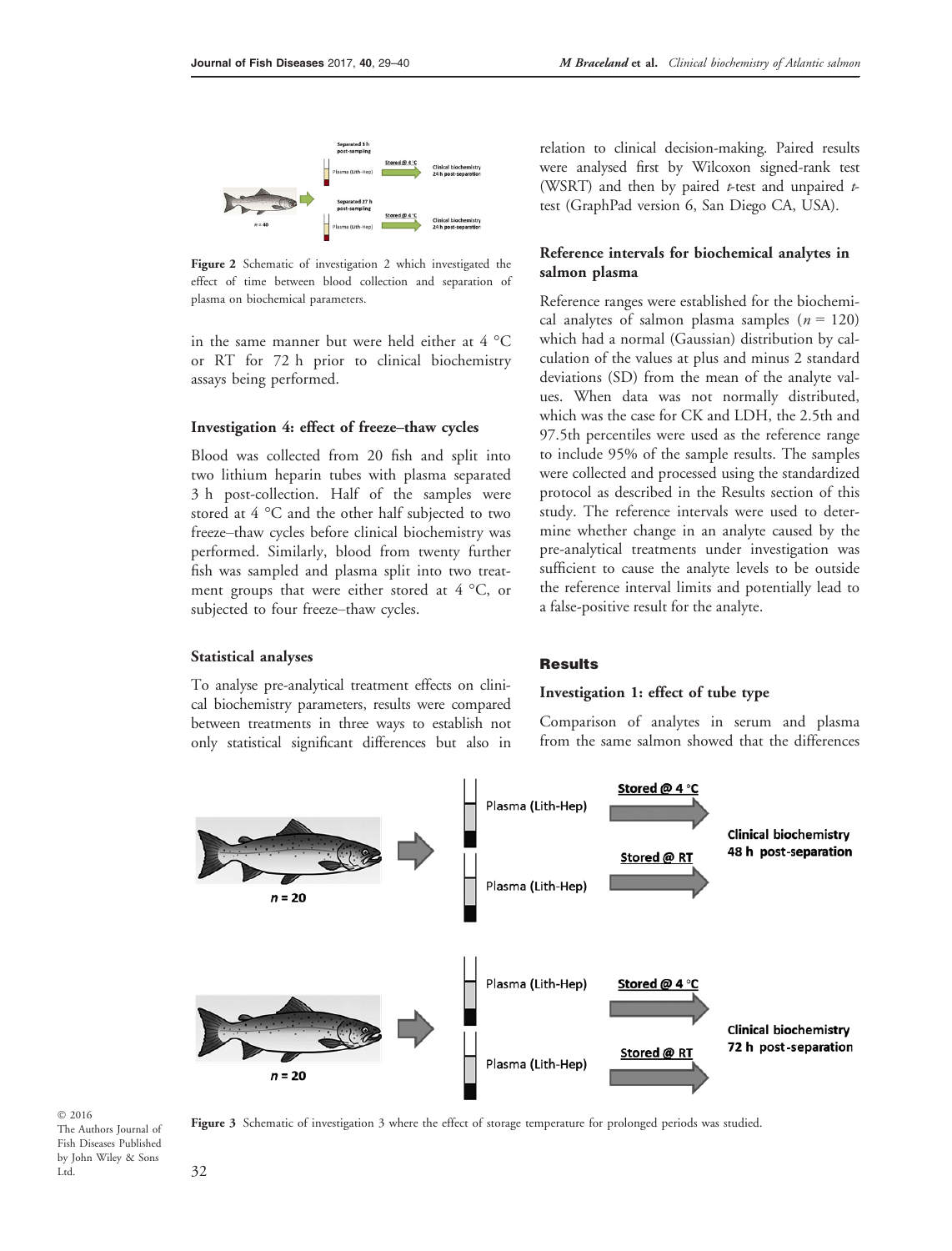

Figure 4 Schematic of investigation 4. Clinical biochemistries were analysed from samples after storage at 4 °C for 24 h or after 2x or 4x freeze–thaw cycles.

in the majority of clinical biochemistry analytes in plasma or serum were not significant. However, there were significant differences in phosphate, sodium and potassium concentrations between plasma and serum on the basis of the unpaired  $t$ tests (as well as paired  $t$ -test and WSRT). Chloride and glucose levels were significant at the level of paired t-test and WRST and albumin, ALP, calcium and total protein on the basis of WSRT exclusively. Table 1 shows the mean values of these analytes. In addition, results of statistical analysis are shown with p values from WSRT, paired and unpaired *t*-tests. Salmon sera and plasma had undetectable activities of GGT and lipase.

# Investigation 2: effect of time of separation and use of fluoride collecting tubes for glucose analysis

Extending the time of sample separation from 3 h to 27 h post-blood collection caused a significant reduction in ALT, chloride and glucose by all tests of statistical significance used in the investigation. In contrast, calcium, magnesium, phosphate and potassium significantly increased in value. Smaller treatment effects were also observed on ALP, AST, cholesterol and CK with these only being found to be significantly different by WSRT analysis but not  $t$ -tests due to population variability (Table 2). There was no significant

© 2016 The Authors Journal of Fish Diseases Published by John Wiley & Sons Ltd.

difference in glucose concentration when using lithium heparin or fluoride blood collecting tubes (Table 3).

## Investigation 3: effect of storage temperature and time

Storage of samples for 48 (Table 4) h at room temperature significantly reduced the activities of ALP, ALT, AST and CK, and the concentration of calcium, whereas concentrations of glucose, creatinine, magnesium, phosphate and total protein increased significantly by both paired  $t$ -test and WSRT. These differences were generally small but increased further after 72 h at RT (Table 5) with ALP, ALT, AST and CK activities and calcium concentration all being at lower activity/concentration in samples stored at room temperature and with sodium lower only in the WSRT statistical test. Only creatinine and phosphate were at significantly higher concentrations in samples stored at room temperature for 72 h.

#### Investigation 4: effect of freeze–thaw cycles

Freezing and thawing samples was found to have significant effects on albumin, globulin, ALP, amylase, AST, calcium, chloride, cholesterol, creatinine, phosphate, potassium, sodium and total protein. In most cases, differences between control and those freeze–thawed increased between 2x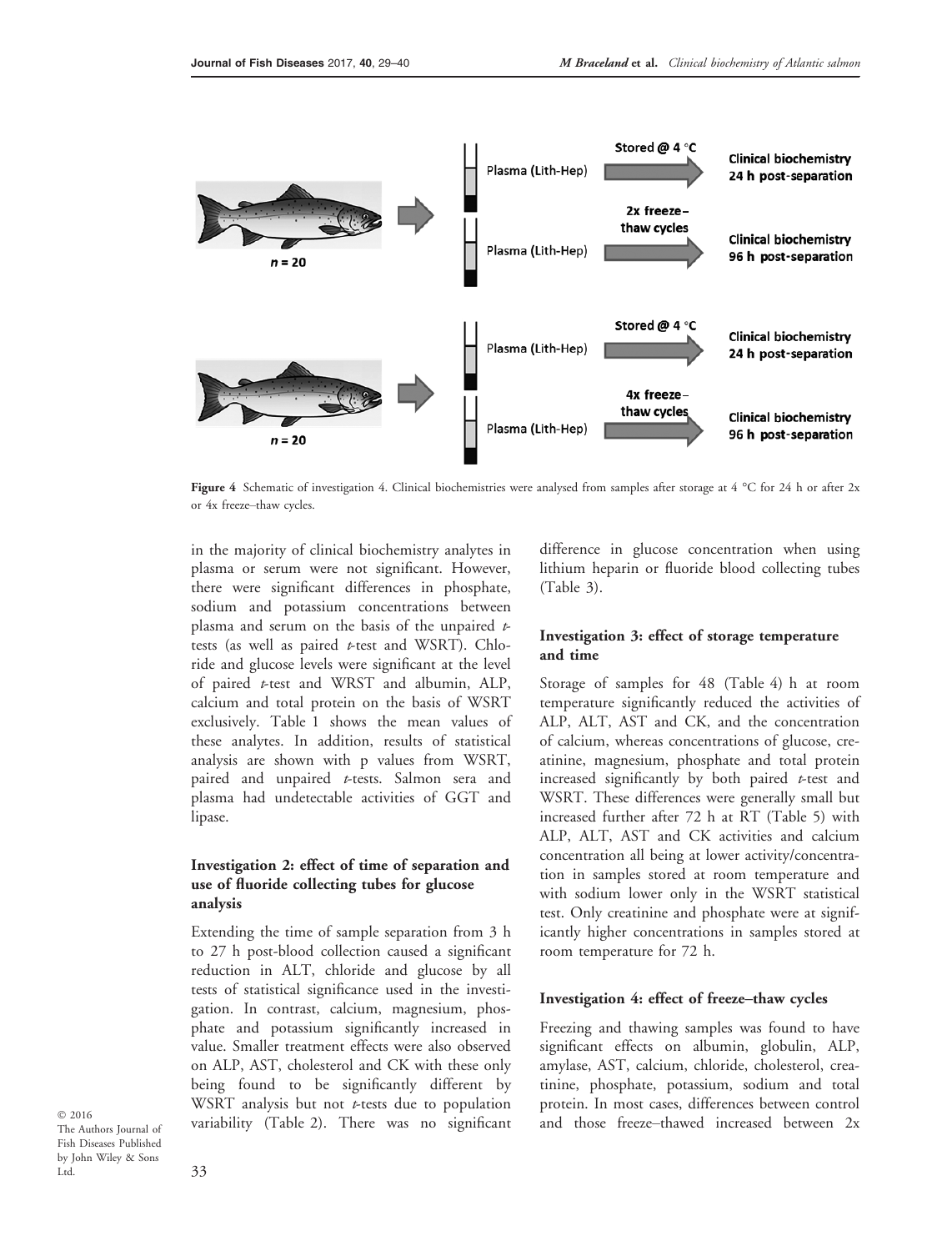| <b>Table 1</b> Mean analyte values from both plasma ( $n = 40$ ) and sera ( $n = 40$ ) in addition to P values from statistical analyses by Wil-                  |
|-------------------------------------------------------------------------------------------------------------------------------------------------------------------|
| coxon signed-rank test (WSRT), paired <i>t</i> -test and unpaired <i>t</i> -test with significant results ( $P = 0.05$ ) are indicated in <b>bold</b> ; '*' indi- |
| cates that statistical analysis was not carried out due to insufficient paired sample numbers; - indicates that statistical analysis was                          |
| not carried out as the analyte was undetectable in all samples                                                                                                    |

| Analyte                  | Plasma $(\pm SE)$      | Sera $(\pm$ SE)      | <b>WSRT</b><br>P Value | Paired t-test<br>P Value | Unpaired t-test<br>P Value |
|--------------------------|------------------------|----------------------|------------------------|--------------------------|----------------------------|
| Albumin (g/L)            | 14.08 $(\pm 0.31)$     | 13.35 $(\pm 0.64)$   | 0.03846                | 0.2952                   | 0.3555                     |
| Albumin-Globulin (Ratio) | $0.54~(\pm 0.01)$      | $0.52~(\pm 0.02)$    | 0.28014                | 0.5277                   | 0.5151                     |
| ALP (U/L)                | 660 $(\pm 28.72)$      | 665 $(\pm 32.3)$     | 0.03318                | 0.5832                   | 0.9281                     |
| ALT (U/L)                | $23.35 \ (\pm 2.59)$   | $23.25 \ (\pm 2.96)$ | 0.67448                | 0.8981                   | 0.9833                     |
| Amylase (U/L)            | 957 $(\pm 62)$         | 980 $(\pm 53.9)$     | 0.08364                | 0.6487                   | 0.7843                     |
| AST (U/L)                | 1435 (±194.62)         | 1399 (±243.31)       | 0.0784                 | 0.9273                   | 0.7469                     |
| Calcium (mmol/L)         | $3.15 \ (\pm 0.029)$   | $3.0 \ (\pm 0.083)$  | 0.0009                 | 0.1059                   | 0.1525                     |
| Chloride (mmol/L)        | 140.54 (+0.049)        | 142.3 $(\pm 0.91)$   | 0.02088                | 0.0124                   | 0.1004                     |
| Cholesterol (mmol/L)     | 6.97 $(\pm 0.18)$      | 6.97 $(\pm 0.19)$    | 0.5485                 | 0.9861                   | 0.9977                     |
| Creatine Kinase (U/L)    | 5022 $(\pm 1093.9)$    | 5036 $(\pm 823.65)$  | *                      | *                        | $*$                        |
| Creatinine (umol/L)      | $22.57 \ (\pm 0.0801)$ | $21.96 (\pm 0.96)$   | 0.39532                | 0.3521                   | 0.6834                     |
| GGT (U/L)                | $\Omega$               | $\cap$               |                        |                          |                            |
| Globulin (g/L)           | $26.14 \ (\pm 0.51)$   | 26.18 $(\pm 0.74)$   | 0.08544                | 0.9614                   | 0.9686                     |
| Glucose (mmol/L)         | 4.51 $(\pm 0.14)$      | 4.18 $(\pm 0.28)$    | 0.00148                | 0.0001                   | 0.1428                     |
| LDH (U/L)                | 1457 $(\pm 671)$       | 1293 (198.32)        | 0.08914                | 0.4636                   | 0.5364                     |
| Lipase $(U/L)$           | $\Omega$               | $\Omega$             |                        |                          |                            |
| Magnesium (mmol/L)       | 1.62 $(\pm 0.086)$     | 1.29 $(\pm 0.18)$    | 0.32218                | 0.1969                   | 0.1251                     |
| Phosphate (mmol/L)       | 7.01 $(\pm 0.32)$      | $8.47 \ (\pm 0.39)$  | 0.00038                | 0.0001                   | 0.0161                     |
| Potassium (mmol/L)       | $0.81 (\pm 0.06)$      | $0.97 \ (\pm 0.025)$ | 0.00278                | 0.0001                   | 0.0002                     |
| Sodium (mmol/L)          | 170 $(\pm 0.43)$       | 173 $(\pm 0.79)$     | 0.00142                | 0.0012                   | 0.0044                     |
| Sodium-Potassium (Ratio) | $215 (\pm 5.64)$       | 181 $(\pm 4.97)$     | 0.00386                | 0.0018                   | 0.0002                     |
| Total Protein (g/L)      | 40.67 $(\pm 0.67)$     | $39.25 \ (\pm 1.5)$  | 0.04444                | 0.1054                   | 0.2493                     |

**Table 2** Mean analyte values from plasma when separated from cells either 3 ( $n = 40$ ) or 27 ( $n = 40$ ) h post-blood collection

| Analyte                  | $3 h (\pm SE)$       | 27 h $(\pm$ SE)        | <b>WSRT</b><br>$P$ value | Paired t-test<br>$P$ value | Unpaired t-test<br>$P$ value |
|--------------------------|----------------------|------------------------|--------------------------|----------------------------|------------------------------|
| Albumin (g/L)            | 16.17 $(\pm 0.16)$   | 16.42 $(\pm 0.18)$     | 0.13362                  | 0.095                      | 0.3253                       |
| Albumin-Globulin (Ratio) | $0.508 (\pm 0.004)$  | $0.5055 \ (\pm 0.004)$ | 0.76418                  | 0.7989                     | 0.6564                       |
| $ALP$ (U/L)              | 614 $(\pm 23.85)$    | 633 $(\pm 23.68)$      | 0.00174                  | 0.4409                     | 0.5737                       |
| ALT (U/L)                | 18 $(\pm 1.09)$      | 11 $(\pm 0.62)$        | 0                        | 0.0001                     | 0.0001                       |
| Amylase (U/L)            | 1059 (±49.06)        | 1113 $(\pm 49.32)$     | 0.07346                  | 0.9796                     | 0.4537                       |
| AST (U/L)                | 760 (±76.62)         | 705 (±65.59)           | 0.0027                   | 0.6653                     | 0.5852                       |
| Calcium (mmol/L)         | $3.28 \ (\pm 0.03)$  | $3.40 \ (\pm 0.03)$    | 0.00022                  | 0.0001                     | 0.0085                       |
| Chloride (mmol/L)        | 133 $(\pm 0.47)$     | 131 $(\pm 0.61)$       | 0.00262                  | 0.0017                     | 0.025                        |
| Cholesterol (mmol/L)     | 10.70 $(\pm 0.24)$   | 10.93 $(\pm 0.22)$     | 0.00174                  | 0.5163                     | 0.5071                       |
| Creatine Kinase (U/L)    | $9025 (\pm 968.46)$  | 10803 ( $\pm$ 1018.8)  | 0.02642                  | 0.2619                     | 0.2183                       |
| Creatinine (umol/L)      | $32 (\pm 1.76)$      | $30 (\pm 1.58)$        | 0.17068                  | 0.6823                     | 0.5175                       |
| GGT (U/L)                | $\Omega$             | ∩                      |                          |                            |                              |
| Globulin (g/L)           | 31 $(\pm 0.37)$      | $32 (\pm 0.39)$        | 0.00906                  | 0.0062                     | 0.198                        |
| Glucose (mmol/L)         | 5.51 $(\pm 0.12)$    | $2.94 \ (\pm 0.14)$    | 0                        | 0.0001                     | 0.0001                       |
| LDH (U/L)                | 2233 (±396.54)       | 1990 (±300.55)         | 0.09894                  | 0.2385                     | 0.6207                       |
| Lipase (U/L)             | <sup>n</sup>         | $\cap$                 |                          |                            |                              |
| Magnesium (mmol/L)       | 1.53 $(\pm 0.06)$    | 2.19 $(\pm 0.06)$      | 0                        | 0.0001                     | 0.0001                       |
| Phosphate (mmol/L)       | 5.8 $(\pm 0.26)$     | $7.9 \ (\pm 0.41)$     | 0.0003                   | 0.0003                     | 0.0001                       |
| Potassium (mmol/L)       | $0.889 \ (\pm 0.02)$ | $0.983 \ (\pm 0.03)$   | 0.02202                  | 0.0272                     | 0.0163                       |
| Sodium (mmol/L)          | 166 $(\pm 0.64)$     | 167 $(\pm 0.61)$       | 0.93624                  | 0.8905                     | 0.8149                       |
| Sodium-Potassium (Ratio) | 189 $(\pm 3.18)$     | 175 $(\pm 5.2)$        | 0.0455                   | 0.0649                     | 0.0445                       |
| Total Protein (g/L)      | 48 (±0.49)           | 49 $(\pm 0.55)$        | 0.00528                  | 0.0072                     | 0.2059                       |

Results of Wilcoxon signed-rank test (WSRT), paired  $\mu$ test and unpaired  $\mu$ test statistical analyses with significant differences (P = <0.05) indicated in bold; '–' indicates that statistical analysis was not carried out as the analyte was undetectable in all samples.

(Table 6) and  $4 \times$  cycles (Table 7). Moreover, while 2x freeze–thaw cycles did not cause a significant change in ALT by 4x freeze–thaw cycles, its activity dropped significantly. In addition, most differences between control and 2x freeze–thaw cycles, while being significantly different by WSRT and paired  $t$ -test, were not different by the unpaired  $t$ -test. This indicated that any effect of a 2x freeze–thaw cycle would not significantly alter interpretation of results from two independent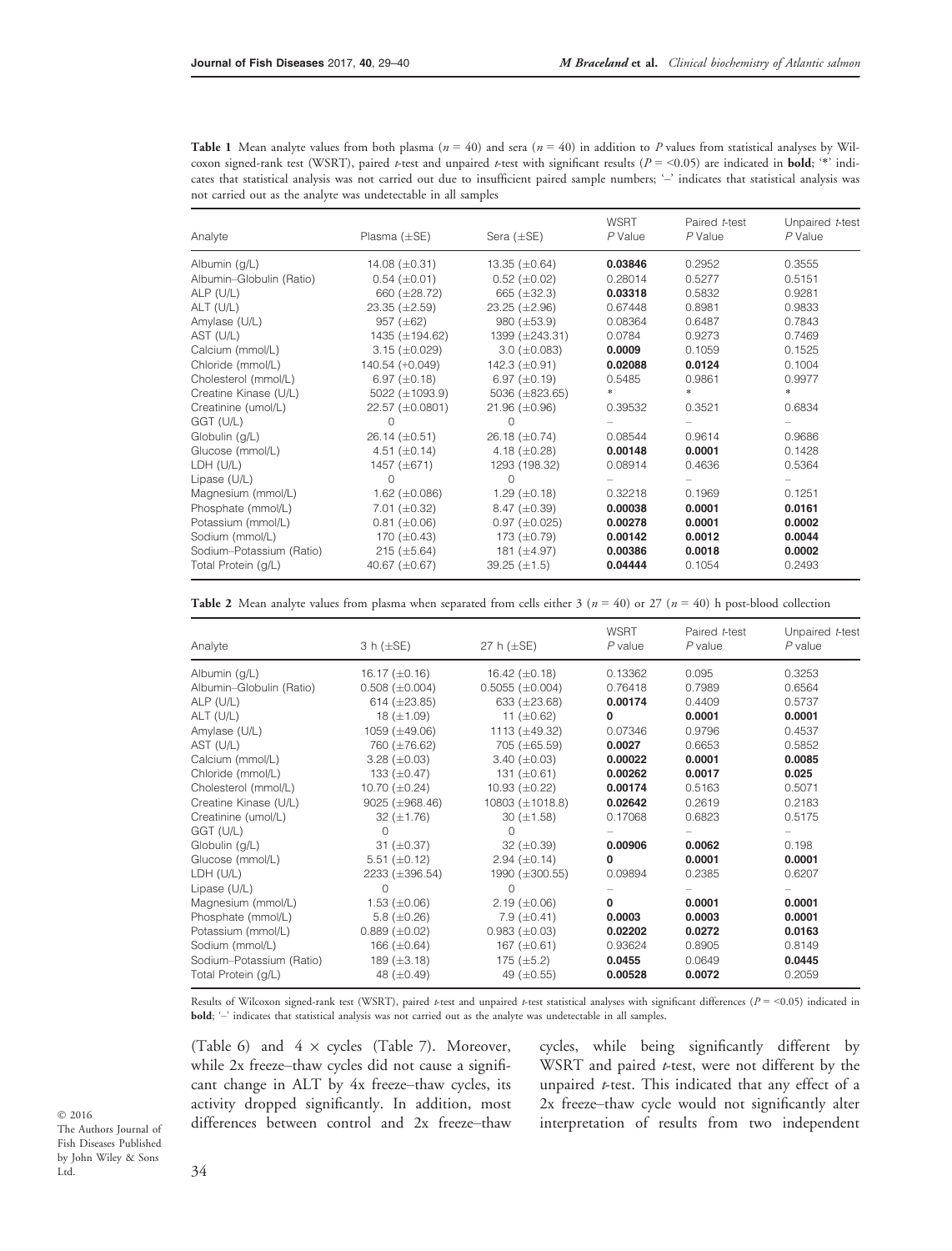**Table 3** Mean glucose concentrations when using lithium heparin (lith = hep) ( $n = 40$ ) or fluoride-coated blood collecting tubes  $(n = 40)$  and P values of Wilcoxon signed-rank test (WSRT), and paired and unpaired  $t$ -tests

| Analyte          | Tube Type<br>Lithium Heparin $(\pm SE)$ | Fluoride $(\pm SE)$ | WSRT<br>P Value | Paired t-test<br>P Value | Unpaired t-test<br>P Value |
|------------------|-----------------------------------------|---------------------|-----------------|--------------------------|----------------------------|
| Glucose (mmol/l) | $5.51 (\pm 0.12)$                       | 5.72 $(\pm 0.14)$   | 0.11876         | 0.094                    | 0.248                      |

**Table 4** Effect of storage of plasma at 4 °C ( $n = 20$ ) or room temperature (RT) ( $n = 20$ ) for 48 h

| 48 h                     |                      |                      | <b>WSRT</b> | Paired t-test | Unpaired t-test |
|--------------------------|----------------------|----------------------|-------------|---------------|-----------------|
| Analyte                  | 4 °C ( $\pm$ SE)     | $RT$ ( $\pm$ SE)     | $P$ Value   | $P$ Value     | $P$ Value       |
| Albumin (g/L)            | 15.35 $(\pm 0.264)$  | 15.6 $(\pm 0.266)$   | *           | 0.0563        | 0.5087          |
| Albumin-Globulin (Ratio) | $0.495 (\pm 0.007)$  | $0.497 (\pm 0.005)$  | *           | 0.6557        | 0.7775          |
| $ALP$ (U/L)              | 629 $(\pm 33.3)$     | 621 (±32.99)         | 0.00854     | 0.0095        | 0.8529          |
| ALT (U/L)                | $9.4 \ (\pm 0.822)$  | $6$ ( $\pm$ 0.497)   | 0.00014     | 0.0001        | 0.0011          |
| Amylase (U/L)            | 1033 $(\pm 61)$      | 1038 $(\pm 61.8)$    | 0.17068     | 0.1114        | 0.9553          |
| AST (U/L)                | 724.6 $(\pm 107.8)$  | 501.1 $(\pm 68.9)$   | 0.00008     | 0.0001        | 0.0876          |
| Calcium (mmol/L)         | $3.32 \ (\pm 0.03)$  | $3.28 \ (\pm 0.034)$ | 0.00132     | 0.0006        | 0.339           |
| Chloride (mmol/L)        | 133.19 $(\pm 0.49)$  | 132.3 $(\pm 0.509)$  | 0.07672     | 0.0533        | 0.2159          |
| Cholesterol (mmol/L)     | 10.91 $(\pm 0.289)$  | 10.93 $(\pm 0.292)$  | 0.4413      | 0.5612        | 0.9586          |
| Creatine Kinase (U/L)    | 9183 $(\pm 1530)$    | 7704 (±1277)         | 0.00008     | 0.0001        | 0.4627          |
| Creatinine (umol/L)      | 29.4 $(\pm 1.98)$    | $31.45 \ (\pm 2.06)$ | 0.00062     | 0.0001        | 0.4777          |
| GGT (U/L)                | $\Omega$             | O                    |             |               |                 |
| Globulin (g/L)           | 31.1 $(\pm 0.542)$   | 31.4 $(\pm 0.596)$   | 0.09296     | 0.0553        | 0.7117          |
| Glucose (mmol/L)         | $5.15 \ (\pm 0.155)$ | 5.23 $(\pm 0.156)$   | 0.02382     | 0.0095        | 0.7176          |
| LDH (U/L)                | 1116 $(\pm 214)$     | 1077 $(\pm 188.7)$   | 0.82588     | 0.4782        | 0.892           |
| Lipase $(U/L)$           | $\Omega$             | 0                    |             |               |                 |
| Magnesium (mmol/L)       | 1.82 $(\pm 0.027)$   | 1.87 $(\pm 0.026)$   | 0.0012      | 0.0005        | 0.2108          |
| Phosphate (mmol/L)       | 7.34 $(\pm 0.168)$   | $8.59 \ (\pm 0.257)$ | 0.00008     | 0.0001        | 0.0003          |
| Potassium (mmol/L)       | $0.82 \ (\pm 0.016)$ | $0.855 (\pm 0.017)$  | 0.11642     | 0.0593        | 0.1368          |
| Sodium (mmol/L)          | 165 $(\pm 0.356)$    | 166 (±0.498)         | 0.08012     | 0.0578        | 0.0945          |
| Sodium-Potassium (Ratio) | $203 (\pm 4.053)$    | 196 $(\pm 4.143)$    | 0.24604     | 0.1266        | 0.2376          |
| Total Protein (g/L)      | 46.45 $(\pm 0.745)$  | 47 $(\pm 0.83)$      | 0.00512     | 0.0007        | 0.6248          |

Results of Wilcoxon signed-rank test (WSRT), paired  $\nu$ -test and unpaired  $\nu$ -test statistical analyses with significant differences ( $P = <0.05$ ) indicated in bold; '\*' indicates that statistical analysis was not carried out due to insufficient paired sample numbers; '–' indicates that statistical analysis was not carried out as the analyte was undetectable in all samples.

studies or be clinically significant. However, after 4x cycles of freeze–thaw, more analytes were significantly different by unpaired  $t$ -tests due to increasing differential when compared to control samples.

# Reference intervals for clinical biochemistry analytes

Reference intervals (Table 8) for 22 biochemical analytes in salmon plasma were established using 120 samples which had been collected by the optimized protocol outlined below.

# Protocol for sample collection and preanalytical handling

From the results of this investigation, a sampling and processing protocol for salmon blood samples prior to biochemical analysis is proposed:

- 1 Collect blood from the caudal vein using a non-vacuum-sealed blood collection tube and immediately transfer into 1.3-mL capacity lithium heparin tube.
- 2 Centrifuge at 10 000 g for 3 min to separate plasma from the blood cells and transfer this plasma to a labelled storage tube and put on wet ice at 4 °C during transfer.
- 3 Analyse plasma biochemistry at 24 h postsampling.
- 4 In laboratory store at 4 °C before analysis.
- 5 After analysis, samples can be stored at  $-20$  °C or  $-80$  °C for any further work or retesting.

# **Discussion**

This study has shown that pre-analytical treatment of salmon plasma or serum can cause significant variability in clinical biochemistry analytes. The three types of statistical analysis used in this study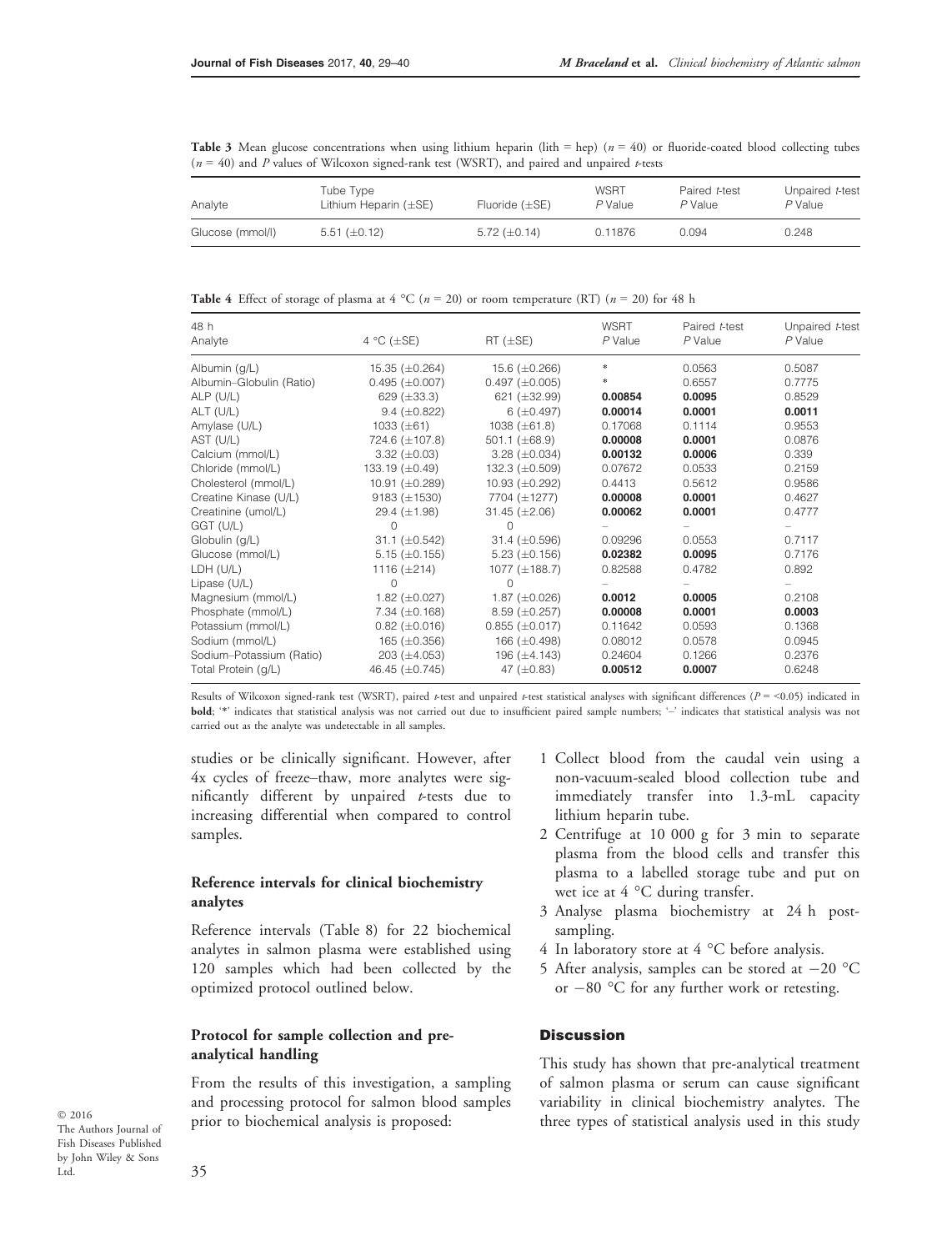| 72 h<br>Analyte          | 4 °C ( $\pm$ SE)      | 72 h (±SE)            | <b>WSRT</b><br>$P$ Value | Paired t-test<br>$P$ Value | Unpaired t-test<br>$P$ Value |
|--------------------------|-----------------------|-----------------------|--------------------------|----------------------------|------------------------------|
| Albumin (g/L)            | 14.9 $(\pm 0.26)$     | 15.2 $(\pm 0.312)$    | *                        | 0.0828                     | 0.4658                       |
| Albumin-Globulin (Ratio) | $0.48 \ (\pm 0.006)$  | $0.5$ ( $\pm 0.009$ ) | 0.14706                  | 0.1345                     | 0.2048                       |
| $ALP$ (U/L)              | 491 $(\pm 34.4)$      | 482 $(\pm 33.5)$      | 0.00932                  | 0.0072                     | 0.8556                       |
| ALT (U/L)                | $8.45 \ (\pm 1.29)$   | 4.4 $(\pm 0.694)$     | 0.00028                  | 0.0001                     | 0.0087                       |
| Amylase (U/L)            | 847 $(\pm 58.2)$      | 849 (±58.217)         | 0.57548                  | 0.5113                     | 0.9831                       |
| AST (U/L)                | 854 $(\pm 171)$       | 487 $(\pm 94)$        | 0.00008                  | 0.0002                     | 0.0688                       |
| Calcium (mmol/L)         | $3.19 \ (\pm 0.034)$  | $3.15 \ (\pm 0.035)$  | 0.01108                  | 0.0174                     | 0.3791                       |
| Chloride (mmol/L)        | 131 $(\pm 0.537)$     | 130 $(\pm 0.471)$     | 0.22628                  | 0.2369                     | 0.5462                       |
| Cholesterol (mmol/L)     | $9.9 \ (\pm 0.333)$   | $9.8 \ (\pm 0.331)$   | 0.08544                  | 0.0692                     | 0.839                        |
| Creatine Kinase (U/L)    | 4709 (±385)           | 3840 (±1270)          | 0                        | 0.0002                     | 0.0907                       |
| Creatinine (umol/L)      | $32.9 \ (\pm 3.27)$   | $36.4 \ (\pm 3.601)$  | 0.0002                   | 0.0087                     | 0.4763                       |
| GGT (U/L)                | $\Omega$              | $\Omega$              |                          |                            |                              |
| Globulin (g/L)           | $30.65 (\pm 0.563)$   | 30.4 $(\pm 0.564)$    | 0.32708                  | 0.2617                     | 0.7555                       |
| Glucose (mmol/L)         | 5.16 $(\pm 0.106)$    | 4.9 $(\pm 0.241)$     | 0.5157                   | 0.3928                     | 0.4091                       |
| LDH (U/L)                | 1278 $(\pm 298)$      | 1410 $(\pm 370)$      | 0.05238                  | 0.1275                     | 0.782                        |
| Lipase $(U/L)$           | $\Omega$              | $\cap$                |                          |                            |                              |
| Magnesium (mmol/L)       | 1.59 $(\pm 0.0231)$   | 1.61 $(\pm 0.0232)$   | 0.13622                  | 0.1863                     | 0.6075                       |
| Phosphate (mmol/L)       | 6.31 $(\pm 0.136)$    | 7.34 $(\pm 0.259)$    | 0.0001                   | 0.0001                     | 0.0012                       |
| Potassium (mmol/L)       | $0.79 \ (\pm 0.0203)$ | $0.81 (\pm 0.0216)$   | 0.57548                  | 0.3299                     | 0.5053                       |
| Sodium (mmol/L)          | 163 $(\pm 0.524)$     | 164 $(\pm 0.411)$     | 0.03846                  | 0.0808                     | 0.3579                       |
| Sodium-Potassium (Ratio) | $209 \ (\pm 5.007)$   | $205 (\pm 5.2601)$    | 0.92828                  | 0.4325                     | 0.5729                       |
| Total Protein (g/L)      | 45 $(\pm 0.786)$      | 45 (±0.789)           | *                        | 0.7481                     | 0.9644                       |

**Table 5** Effect of storage of plasma at 4 °C ( $n = 20$ ) or room temperature (RT) ( $b = 20$ ) for 72 h

Results of Wilcoxon signed-rank test (WSRT), paired  $\nu$ -test and unpaired  $\nu$ -test statistical analyses with significant differences (P = <0.05) indicated in bold; '\*' indicates that statistical analysis was not carried out due to insufficient paired sample numbers; '–' indicates that statistical analysis was not carried out as the analyte was undetectable in all samples.

|                          |  | <b>Table 6</b> Mean analyte concentrations from samples treated to control conditions ( $n = 20$ ) and those subjected to two freeze-thaw |  |  |  |  |  |  |  |
|--------------------------|--|-------------------------------------------------------------------------------------------------------------------------------------------|--|--|--|--|--|--|--|
| cycles $(2x)$ $(n = 20)$ |  |                                                                                                                                           |  |  |  |  |  |  |  |

| Analyte                  | Control               | 2x                    | <b>WSRT</b><br>P Value | Paired t-test<br>$P$ Value | Unpaired t-test<br>$P$ Value |
|--------------------------|-----------------------|-----------------------|------------------------|----------------------------|------------------------------|
| Albumin (g/L)            | 15.4 $(\pm 0.266)$    | 16.15 $(\pm 0.319)$   | 0.00096                | 0.0001                     | 0.0784                       |
| Albumin-Globulin (Ratio) | $0.527 (\pm 0.007)$   | $0.484 \ (\pm 0.006)$ | 0.0003                 | 0.0001                     | 0.0001                       |
| $ALP$ (U/L)              | 590 $(\pm 24.09)$     | 628 $(\pm 26.06)$     | 0.00012                | 0.0001                     | 0.288                        |
| ALT (U/L)                | 15.3 $(\pm 1.29)$     | 15.65 $(\pm 1.34)$    | 0.28014                | 0.2601                     | 0.8522                       |
| Amylase (U/L)            | 1006 $(\pm 56.4)$     | 1070 $(\pm 60.4)$     | 0.00008                | 0.0001                     | 0.4432                       |
| AST (U/L)                | 686 $(\pm 50.9)$      | $724 \ (\pm 57.1)$    | 0                      | 0.0011                     | 0.6147                       |
| Calcium (mmol/L)         | $3.31 \ (\pm 0.02)$   | $3.37 (\pm 0.03)$     | 0.03846                | 0.0253                     | 0.1095                       |
| Chloride (mmol/L)        | 131 $(\pm 0.52)$      | 133 $(\pm 0.911)$     | 0.00694                | 0.0045                     | 0.0181                       |
| Cholesterol (mmol/L)     | 11.08 $(\pm 0.333)$   | 11.43 $(\pm 0.353)$   | 0.00152                | 0.001                      | 0.4812                       |
| Creatine Kinase (U/L)    | $8713 (\pm 1213)$     | 10437 $(\pm 1517)$    | 0.00008                | 0.0001                     | 0.3805                       |
| Creatinine (umol/L)      | 29.9 $(\pm 2.65)$     | $31.95 \ (\pm 2.58)$  | 0.00164                | 0.0018                     | 0.5822                       |
| GGT (U/L)                | $\Omega$              | $\Omega$              |                        |                            |                              |
| Globulin (g/L)           | 29.35 $(\pm 0.549)$   | 33.4 $(\pm 0.689)$    | 0.00008                | 0.0001                     | 0.0001                       |
| Glucose (mmol/L)         | 5.465 $(\pm 0.178)$   | 5.51 $(\pm 0.169)$    | 0.29372                | 0.2428                     | 0.856                        |
| LDH (U/L)                | 1021 $(\pm 132)$      | 1058 $(\pm 134)$      | 0.11642                | 0.3134                     | 0.8465                       |
| Lipase (U/L)             | $\Omega$              | $\Omega$              |                        |                            |                              |
| Magnesium (mmol/L)       | 1.71 $(\pm 0.0368)$   | 1.747 $(\pm 0.0334)$  | 0.01046                | 0.0106                     | 0.4938                       |
| Phosphate (mmol/L)       | 6.299 $(\pm 0.107)$   | 6.568 $(\pm 0.115)$   | 0.0009                 | 0.0002                     | 0.0944                       |
| Potassium (mmol/L)       | $0.815 \ (\pm 0.182)$ | $0.92~(\pm 0.186)$    | 0.00096                | 0.0001                     | 0.0003                       |
| Sodium (mmol/L)          | 163.19 $(\pm 0.422)$  | 165.75 (±0.907)       | 0.01878                | 0.0168                     | 0.0146                       |
| Sodium-Potassium (Ratio) | $202 (\pm 4.645)$     | 181 $(\pm 3.28)$      | 0.001                  | 0.0003                     | 0.0008                       |
| Total Protein (g/L)      | 44 (±0.489)           | 49 $(\pm 0.966)$      | 0.0002                 | 0.0001                     | 0.0001                       |

Results of Wilcoxon signed-rank test (WSRT), paired  $\nu$ -test and unpaired  $\nu$ -test statistical analyses with significant differences ( $P =$ <0.05) indicated in bold; '-' indicates that statistical analysis was not carried out as the analyte was undetectable in all samples.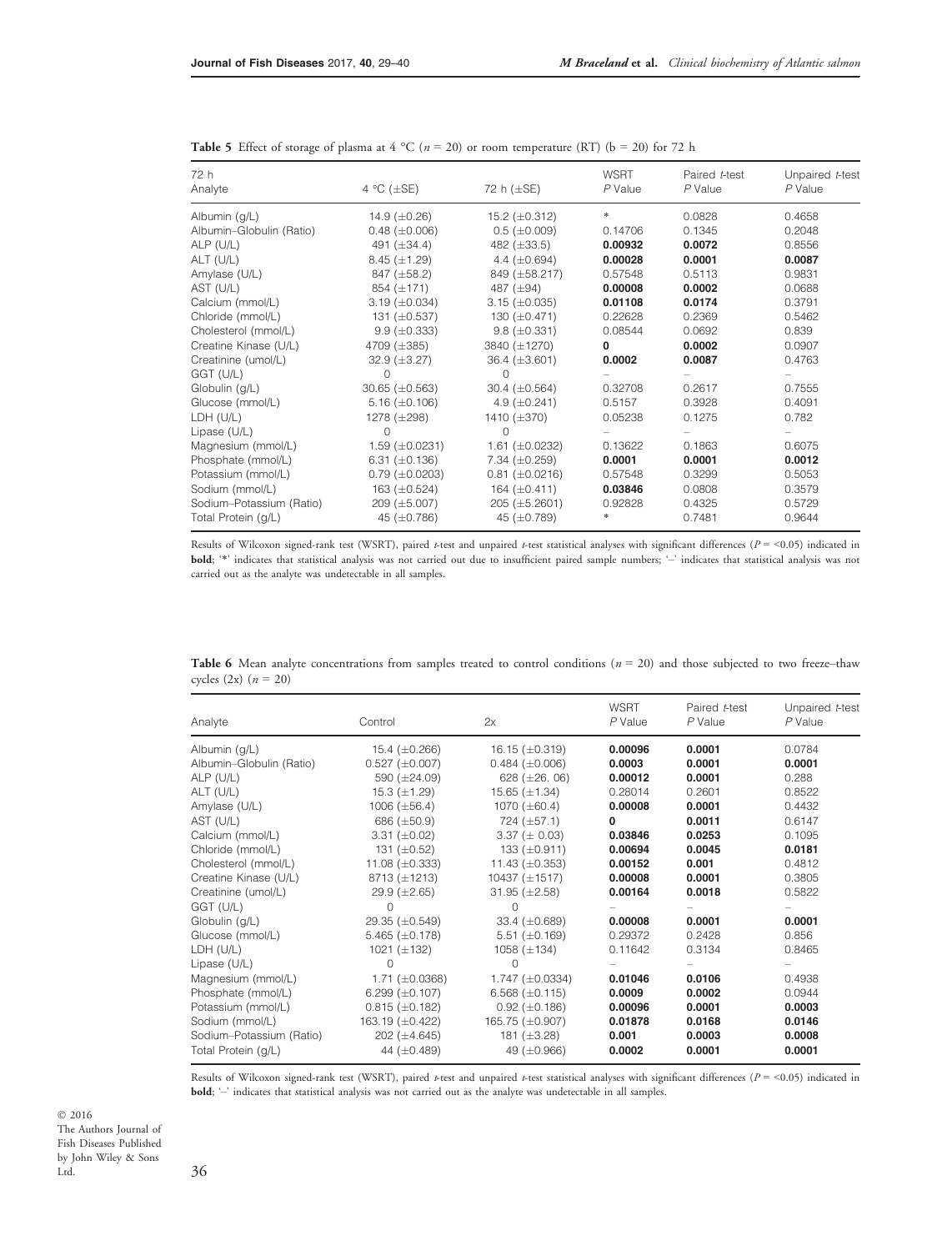| Analyte                  | Control $(\pm SE)$   | $4x (\pm SE)$        | <b>WSRT</b><br>P Value | Paired t-test<br>P Value | Unpaired t-test<br>P Value |
|--------------------------|----------------------|----------------------|------------------------|--------------------------|----------------------------|
|                          |                      |                      |                        |                          |                            |
| Albumin (g/L)            | 15.45 $(\pm 0.235)$  | 16.45 $(\pm 0.246)$  | 0.00044                | 0.0001                   | 0.0001                     |
| Albumin-Globulin (Ratio) | $0.53 \ (\pm 0.006)$ | $0.49 \ (\pm 0.006)$ | 0.00014                | 0.0001                   | 0.0001                     |
| $ALP$ (U/L)              | 592 $(\pm 19.47)$    | 639.95 $(\pm 24.25)$ | 0.00168                | 0.0015                   | 0.1314                     |
| ALT (U/L)                | $13.8 \ (\pm 1.033)$ | 11.9 $(\pm 0.849)$   | 0.0003                 | 0.0001                   | 0.1746                     |
| Amylase (U/L)            | 1069 $(\pm 49.7)$    | 1148 $(\pm 48.1)$    | 0.001                  | 0.0011                   | 0.2443                     |
| AST (U/L)                | 654 (±64.74)         | 699 $(\pm 70)$       | 0.00452                | 0.0019                   | 0.6393                     |
| Calcium (mmol/L)         | $3.3 \ (\pm 0.024)$  | $3.44 \ (\pm 0.063)$ | 0.08544                | 0.0478                   | 0.0562                     |
| Chloride (mmol/L)        | 131 $(\pm 0.339)$    | 136 $(\pm 2.2)$      | 0.05                   | 0.0319                   | 0.038                      |
| Cholesterol (mmol/L)     | 11.03 $(\pm 0.248)$  | 11.57 $(\pm 0.334)$  | 0.01878                | 0.0171                   | 0.2029                     |
| Creatine Kinase (U/L)    | 9114 $(\pm 1874.1)$  | 11199 (±2269)        | 0.0002                 | 0.4184                   | 0.4264                     |
| Creatinine (umol/L)      | 28.4 (±2.389)        | $31.1 (\pm 2.518)$   | 0.01078                | 0.0097                   | 0.4499                     |
| GGT (U/L)                | <sup>n</sup>         | 0                    |                        |                          |                            |
| Globulin (q/L)           | $29.05 (\pm 0.53)$   | 33.75 $(\pm 0.817)$  | 0.00014                | 0.0001                   | 0.0001                     |
| Glucose (mmol/L)         | $5.07 \ (\pm 0.137)$ | 5.18 $(\pm 0.165)$   | 0.3125                 | 0.2481                   | 0.6114                     |
| LDH (U/L)                | 1396 (±273.05)       | 1557 $(\pm 325.8)$   | 0.2113                 | 0.1792                   | 0.7076                     |
| Lipase (U/L)             | $\Omega$             | 0                    |                        |                          |                            |
| Magnesium (mmol/L)       | 1.69 $(\pm 0.016)$   | 1.77 $(\pm 0.04)$    | 0.07346                | 0.0532                   | 0.0856                     |
| Phosphate (mmol/L)       | 6.33 $(\pm 0.342)$   | $7.2 \ (\pm 0.253)$  | 0.0048                 | 0.0303                   | 0.049                      |
| Potassium (mmol/L)       | $0.81 (\pm 0.0191)$  | $0.91 (\pm 0.017)$   | 0.00222                | 0.0002                   | 0.0006                     |
| Sodium (mmol/L)          | 163 $(\pm 0.427)$    | 169 $(\pm 2.897)$    | 0.03846                | 0.0272                   | 0.0351                     |
| Sodium-Potassium (Ratio) | $203 (\pm 4.848)$    | 188 $(\pm 4.616)$    | 0.0151                 | 0.0086                   | 0.0304                     |
| Total Protein (g/L)      | 45 $(\pm 0.4651)$    | 50 $(\pm 1.043)$     | 0.00044                | 0.0004                   | 0.0003                     |

**Table** 7 Mean analyte concentrations from samples treated to control conditions ( $n = 20$ ) and those subjected to four freeze–thaw cycles (4x)  $(n = 20)$ 

Results of Wilcoxon signed-rank test (WSRT), paired  $t$ -test and unpaired  $t$ -test statistical analyses with significant differences ( $P = <0.05$ ) indicated in bold; '–' indicates that statistical analysis was not carried out as the analyte was undetectable in all samples.

Table 8 Reference ranges of analytes from samples treated using the standardized protocol ( $n = 120$ )

| Analyte                  | Reference Range |
|--------------------------|-----------------|
| Albumin (g/L)            | $13 - 17$       |
| Albumin-Globulin (Ratio) | $0.46 - 0.58$   |
| ALP $(U/L)$              | 380-821         |
| ALT (U/L)                | 4.54-27.89      |
| Amylase (U/L)            | 560-1534        |
| AST (U/L)                | 45-1371         |
| Calcium (mmol/L)         | $3 - 3.45$      |
| Chloride (mmol/L)        | 128-136         |
| Cholesterol (mmol/L)     | $8.3 - 13.5$    |
| Creatine Kinase (U/L)    | 2258-20567      |
| Creatinine (umol/L)      | $9.3 - 51$      |
| GGT (U/L)                | < 0.01          |
| Globulin (g/L)           | $25 - 35$       |
| Glucose (mmol/L)         | $4 - 6.2$       |
| LDH (U/L)                | 302-5579        |
| Lipase (U/L)             | < 0.01          |
| Magnesium (mmol/L)       | $1.2 - 2$       |
| Phosphate (mmol/L)       | $3.5 - 8.5$     |
| Potassium (mmol/L)       | 0.665-1.023     |
| Sodium (mmol/L)          | 158-170         |
| Sodium-Potassium (Ratio) | 156-238         |
| Total Protein (g/L)      | $40 - 52$       |

The reference ranges in bold were calculated by the 2.5–97.5 percentile method; otherwise, they were calculated on the basis of the mean  $\pm$  2 SD.

were employed to test significance at varying levels of sensitivity allowing assessment of treatment effects on biochemical results. Wilcoxon signedrank test which is the most sensitive of these could identify small but significant treatment effects. Significance solely from this test indicates that while treatment may be having an effect on the given analyte, it is small and may not be significant when all paired results are compared, that is the population of results. This significance is given by paired  $t$ -test analysis, with such results indicating that the treatment effects may alter an analytes concentration significantly at a population level. In the analytes where standard error of the mean was high, tests for such analytes required larger changes compared to WSRT to indicate significance this was evident, for example, in CK which showed high individual variation in all investigations. To establish whether any treatment effects cause a different clinical decision or introduce significant change between differently treated samples, the results were also treated as unrelated to simulate the comparison of two independent population results, and tested by unpaired *-tests.* 

Investigations were designed to provide information on sample type effects (serum v plasma) and also on various pre-analytical treatment effects on the specimens. There was little difference in clinical biochemistry results between serum and plasma. It is apparent that the optimal specimen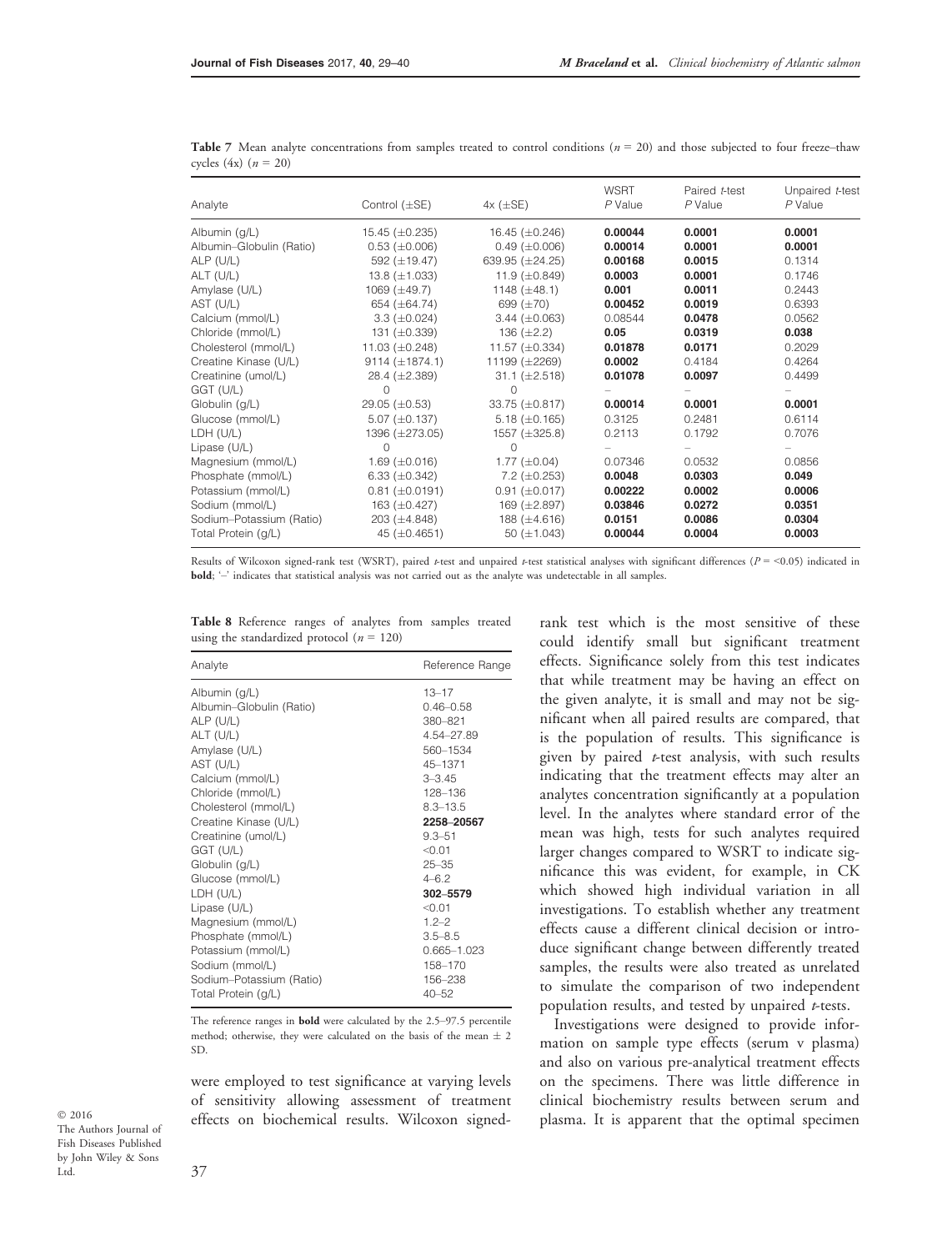and tube type is still debated in human and veterinary medicine (Humann-Ziehank & Ganter 2012). However, serum was found to have, at all levels of significance, higher phosphate, potassium and sodium activities. This indicates that sample sets, as part of health monitoring, must exclusively use one fluid type when determining electrolyte concentrations. In the subsequent investigations, plasma was the sample of choice so as not to exclude fibrinogen and other coagulation cascade proteins and also so that there would be no need to allow time for coagulation for serum samples.

Sample treatment was found to have a much greater effect on biochemistry results than the type of specimen. For instance, the time elapsed from blood collection to separation of plasma via centrifugation was found to alter certain analyte activities. Alanine transaminase, calcium, chloride, globulin, glucose, magnesium, phosphate, potassium and total protein altered significantly when 72 h had elapsed before separation. Indeed, Humann-Ziehank & Ganter (2012) advised that in farm animals, separation of blood from farm animals should be performed within 1 h of sampling. The reasons for this included: release of CK from cells, leakage of potassium and phosphate from erythrocytes and effects of glycolysis. However, a sampling protocol involving a 1-h window between time of sample collection and separation of plasma from blood cells may be difficult to follow in aquaculture. Significant differences in analyte levels between samples separated 3 h and 27 h post-sampling are less evident, but time before separation should be minimized as in the standardized protocol suggested in this study.

Salmon plasma, collected with the proposed standardized protocol, yielded similar ion concentrations as reported by Bepgheim et al. (1990). Although in their study of salmon in Norway, blood was sampled by heart puncture, it indicates that neither the anatomical nor geographic site of blood sampling significantly affects the ion concentrations. Mean concentrations or enzyme activities in salmon serum reported by Sandnes, Lie & Waagbo (1988) were within the reference ranges established here (Table 8) for all analytes apart from ALP, albumin and albumin–globulin ratio. In the previous study, the mean ALP was 853 IU/L which was close to the upper limit of the reference range (380–821 IU/L), while the mean albumin was 20 g/L, which is not far outside the reference interval found here  $(13-17 \text{ g/L})$ . The albumin–globulin ratio was 0.41 in the previous

© 2016 The Authors Journal of Fish Diseases Published by John Wiley & Sons Ltd.

study but 0.46–0.58 in the present study. There could be technical reasons for these differences. For assay of enzymes such as ALP, variation in results between laboratories can be caused by different methodologies provided by the diagnostic kit manufacturers or by the temperature of the assays. Albumin assays could vary depending on the use of bromocresol purple or bromocresol green as dye binding reagent. Considering the 27 years between the studies, geographic differences in sampling sites, season and sea temperature of sampling days and assay variations, there is substantial agreement between the current and previous studies. It is considered good practice for a diagnostic laboratory to establish reference ranges based on their own methods and instrumentation. Future work on the use of the reference ranges is required to assess the biological variation caused by smolt type, life stage, genetics, feeds and site effects.

Storage temperature of samples is an important consideration for transit of samples and after receiving them in laboratories. However, there is no universal recommendation of temperature and duration of storage, although it has been shown that many biochemical analytes are relatively stable after 24–48 h of storage at RT (Braun et al. 2015). Our present study found that prolonged storage at RT compared with storage at 4 °C did affect a number of analytes including ALP, ALT, AST, calcium, CK, creatinine and phosphate. While this treatment caused effects by 48 h, the effect of storage at RT became more pronounced by 72 h. However, only ALT and phosphate levels were altered sufficiently to be significant by unpaired  $t$ -test. Thus, while storing samples at room temperature has an effect on some analytes, many remain stable for as long as 72 h. Nevertheless, it is recommended that storage at 4 °C is preferable where possible.

Storage temperature in veterinary clinical biochemistry can vary, though commonly, samples for repeat analysis or long-term storage are frozen (Reynolds et al. 2006). Previous studies have found that the impacts of freezing are variable depending on specific analytes in question. The number of freeze–thaw cycles and the time elapsed between freeze–thaw cycles have differential effects on parameters (Thoresen et al. 1995; Braun et al. 2015). Through subjecting salmon plasma samples to 4 °C and either 2x or 4x freeze–thaw cycles, it was found that most analytes were sensitive to freeze–thawing although often statistical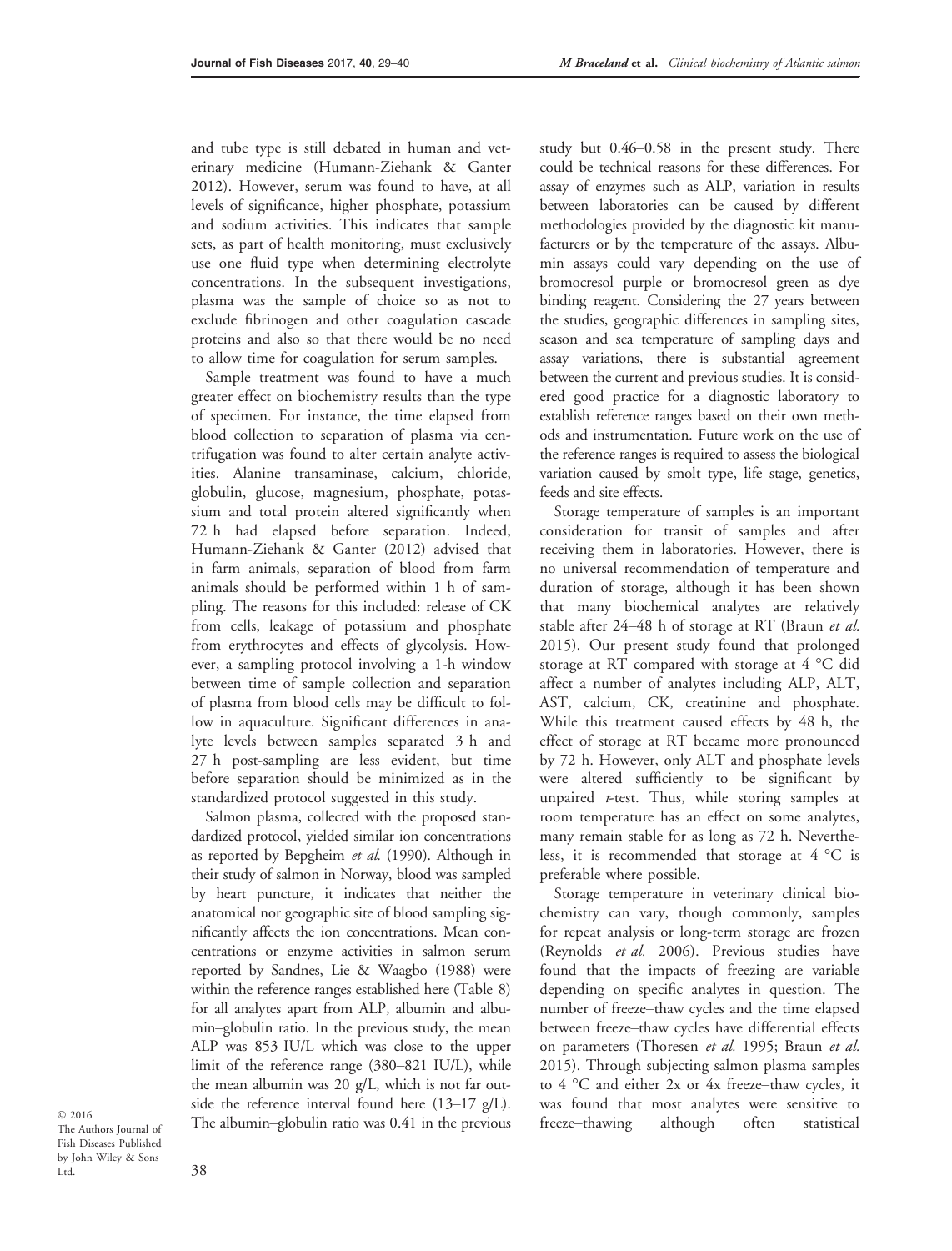different treatments, which must be considered in

significance was restricted to WRST while paired t-test analysis indicated that such results would not be clinically significant. Similar results have been found by Reynolds et al. in 2006 who found no clinically significant changes in biochemistries after 3x freeze–thaw cycles of canine plasma. Despite this, differences between paired salmon plasma samples either stored at 4 °C or subject to freezing were more pronounced after 4x freeze– thaw cycles for albumin, globulin, phosphate, potassium, sodium and total protein levels. These were all significantly different, with all statistical tests used. Cyclical freezing is widely accepted to denature proteins (Humann-Ziehank & Ganter 2012) which would presumably reduce clinical biochemical values due to a reduction in activity; in this study, total protein increased after freeze– thawing and this observation has been reported in bovine plasma (Proverbio et al. 2015) and equine serum (Alberghina et al. 2013). While these previous studies gave no explanation as to why this may have been observed, it is not likely that the freeze–thaw cycles can increase the amount of protein in plasma. It could be possible that freezing affects the proteins in a way to increase the biuret reaction, used to measure total protein. Perhaps a set of peptide bonds not previously available for the biuret reaction are exposed after thawing. Alternatively, evaporation during this process could cause concentration of samples.

Establishing reference intervals for analysis in this study is valuable as little work has been carried out previously in Atlantic salmon. However, while this investigation is more extensive than previous studies, the ranges given must be used with caution. While samples used are from two different sites and were sampled when no diseases were present, a clinically healthy reference interval must also take into account as much biological variation as possible. These were useful in investigating effects at a clinical level, demonstrating that while many technical pre-analytical treatments lead to statistically significant differences, they are often not large enough to be clinically significant being still within the reference range for the particular analyte. Nevertheless, delay of plasma and cell separation was found to alter magnesium and glucose levels, while storage at room temperature reduced ALT concentrations out with reference range making them clinically relevant findings.

This study has highlighted that clinical biochemistry parameters are sensitive to a number of

© 2016 The Authors Journal of Fish Diseases Published by John Wiley & Sons Ltd.

39

the future if blood sampling is to increase in use during disease screening in salmon. However, the significance of these pre-analytical treatments is variable depending on the statistics or criteria used. While there have been few previous investigations of clinical biochemical changes during disease in salmon, it can be a pivotal aid for the aquaculture industry in adapting a more proactive and welfare conscious approach to health monitoring. Previous studies have highlighted the potential use of individual biochemical analysis. For example, lipase activity has been shown to be a marker of pathological damage caused by pancreas disease (Grant, Brown & Laider 1994; McCoy et al. 1994). However, McCoy et al. (1994) showed that basal plasma concentrations were negligible in most individuals which would explain the lack of lipase activity in any samples from this study. It is proposed that the case here is similar for GGT where the activity was too low for the sensitivity of the test in circulating plasma of healthy salmon. Investigations in diseased salmon may show, as for lipase, that this increases during pathological damage. Therefore, future work must assess the biomarker potential of many of these clinical biochemistry parameters in Atlantic salmon, which are well established in other areas of veterinary and human medicine. This study has shown that pre-analytical treatments vary in their effects on biochemical analytes. Furthermore, it has also shown that establishing a standardized system for sample collection and processing would be advantageous for widespread aquaculture health monitoring. Such a system would prevent false diagnosis of health status and also limit analytical variability between and within populations.

### Conclusion

Clinical biochemistry is an established and valuable methodology for health monitoring in livestock and domestic animals. However, such an approach has not been widespread in aquaculture. Therefore, this study has aimed to propose a standardized sampling protocol while investigating the effects of pre-analytical treatment of specimens to inform best practice in the future. It has highlighted how differential treatment can lead to variation in a number of analytes, thus making it essential for standardized monitoring to be adopted. Future work must aim to establish the